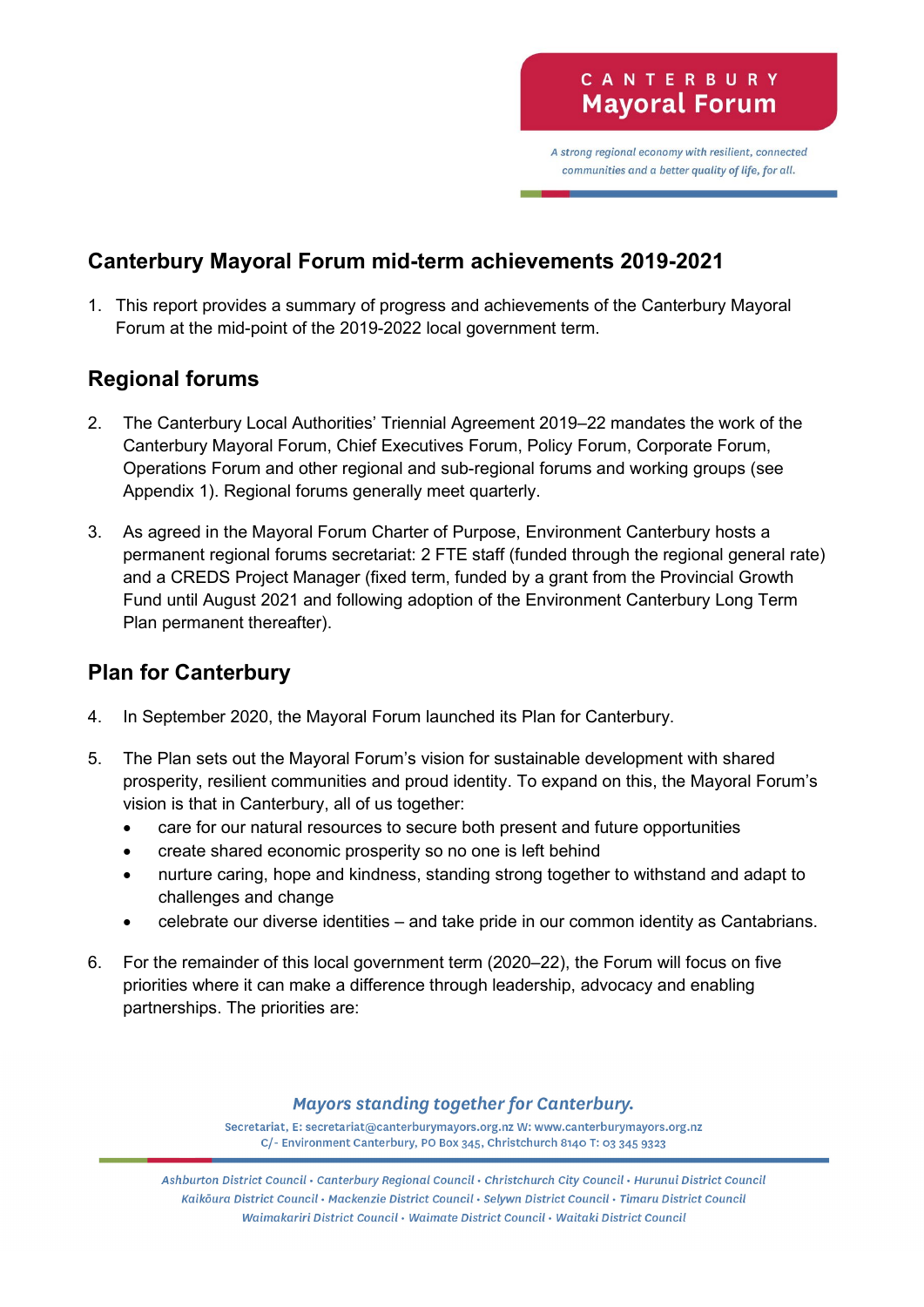- a. Sustainable environmental management of our habitats (land, air, water and ecosystems), focusing on land use and freshwater management.
- b. Shared economic prosperity through sustainable, value-added primary production, high-value manufacturing, high-value tourism, growing attracting and retaining a skilled workforce and attracting new businesses.
- c. Better freight transport options mode shift to optimise movement of long-distance freight by rail and coastal shipping to improve road safety, decrease carbon emissions and reduce wear and tear on the region's roads.
- d. Climate change mitigation and adaptation reducing our carbon footprint, building community resilience and making our infrastructure as strong as it can be.
- e. Three Waters services securing safe drinking-water supplies, and ensuring that infrastructure, institutional arrangements and regulation enable the sustainable management of drinking water, wastewater and stormwater in Canterbury.
- 7. The Mayoral Forum's three-year work programme reflects priorities identified in the plan, and delivery of this is overseen by the Chief Executives Forum, which reports quarterly to the Mayoral Forum.

### **Sustainable environmental management of our habitats**

### *Oversight of CWMS*

- 8. The Mayoral Forum has maintained active oversight of the implementation of the CWMS, receiving regular and comprehensive reporting on progress. To re-engage communities and stakeholders to nurture commitment to delivering the CWMS, the Mayoral Forum endorsed revised terms of reference for Zone Committees in November 2020.
- 9. In May 2019, the Mayoral Forum signed off on a review of the CWMS and agreed goals for 2025 and 2030. Environment Canterbury will lead development of an implementation plan (with resource implications), to inform development of councils' annual plans for 2020/21 and Long-term Plans for 2021–28.
- 10. The Mayoral Forum continues to work in partnership with Environment Canterbury on assessing the implications of Essential Freshwater reforms on the direction and implementation of the CWMS into the future.

### *Biodiversity champions*

11. The Mayoral Forum supported the formation of a working group of Canterbury councillors to increase governance-level engagement on biodiversity issues and opportunities across all Canterbury councils. This working group, the Biodiversity Champions, responds to a need for local government to work closely together to implement new national direction for biodiversity and support the revitalisation of the Canterbury Biodiversity Strategy.

### *Advocacy on Essential Freshwater reforms*

12. To acknowledge the impact of these reforms on communities across the region, the Mayoral Forum established an Essential Freshwater Steering Group to oversee a regional response to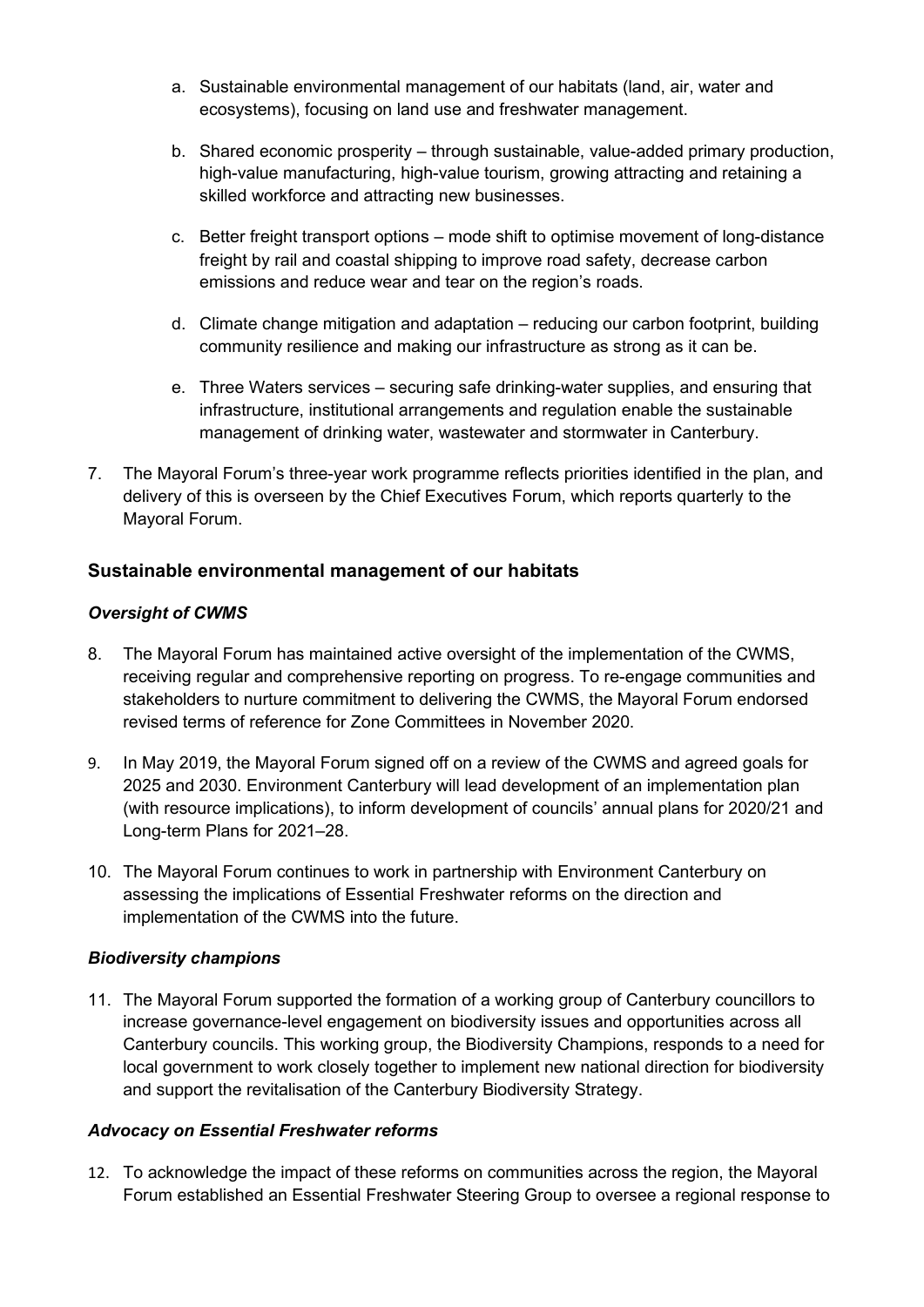the Essential Freshwater package with a focus on community engagement and the development of a Communications Plan. The Group has met twice this year.

### **Shared economic prosperity**

- 13. Canterbury councils and local rūnanga invest considerable time and effort in building and maintaining authentic partnerships for the benefit of the region. It was in this spirit that the Mayoral Forum and the Chairs of the ten Canterbury Papatipu Rūnanga have also begun building a closer relationship as a collective to work together for the greater wellbeing of Canterbury's people and land. The group has agreed to meet twice a year to establish an enduring and trusted partnership.
- 14. The Mayoral Forum supported and helped leverage funding to Canterbury councils from Crown Infrastructure Partners' shovel-ready fund. The Ashburton, Hurunui, Kaikōura, Timaru and Waimakariri District Councils, Christchurch City Council and Environment Canterbury secured a total of \$127m in funding on projects the Forum supported, including:
	- a co-ordinated package of flood protection works across Canterbury (Environment Canterbury, \$15.5m)
	- South Express and Nor'West Arc cycleway routes (Christchurch City Council, \$18m as part of a wider package of cycleway funding)
	- Ashburton District Civic Centre and Library upgrade (Ashburton District Council, \$20m)
	- Conical Hill flyline in Hanmer Springs (Hurunui District Council, \$2m)
	- Kaikōura Aquatic Centre (Kaikōura District Council, \$1m)
	- Theatre Royal update and new heritage facility (Timaru District Council, \$11.6m)
	- Kaiapoi stormwater and flood protection works (Waimakariri District Council, \$9m)
	- accelerated rollout of the Rural Broadband Initiative phase 2 (\$50m).
- 15. The Forum has advocated with ministers for education and immigration policies that deliver a skilled workforce now and into the future. It continues to support the Education and Training Governance Group and maintains links with the interim Regional Skills Leadership Group.
- 16. Maintaining momentum and finalising CREDS projects also continued. Details on this work are provided later in this report.
- 17. The Mayoral Forum supported collaboration on development of 2021-24 Long-term Plans by reconvening the Long-Term Plan Working Group, chaired by a member of the Chief Executives Forum.

### **Better freight transport options**

- 18. The Mayoral Forum together with the Regional Transport Committee (RTC) hosted a freight tour of key Canterbury freight facilities, covering Christchurch International Airport, Lyttelton Port, Move Logistics and PrimePort Timaru. The tour was attended by members of the Mayoral Forum and RTC, along with some local MPs.
- 19. The Mayoral Forum and RTC met with the Minister of Transport in May to discuss a wide range of transport matters affecting the region. Ongoing engagement with the Minister and transport officials will enable further conversations on matters of mutual interest.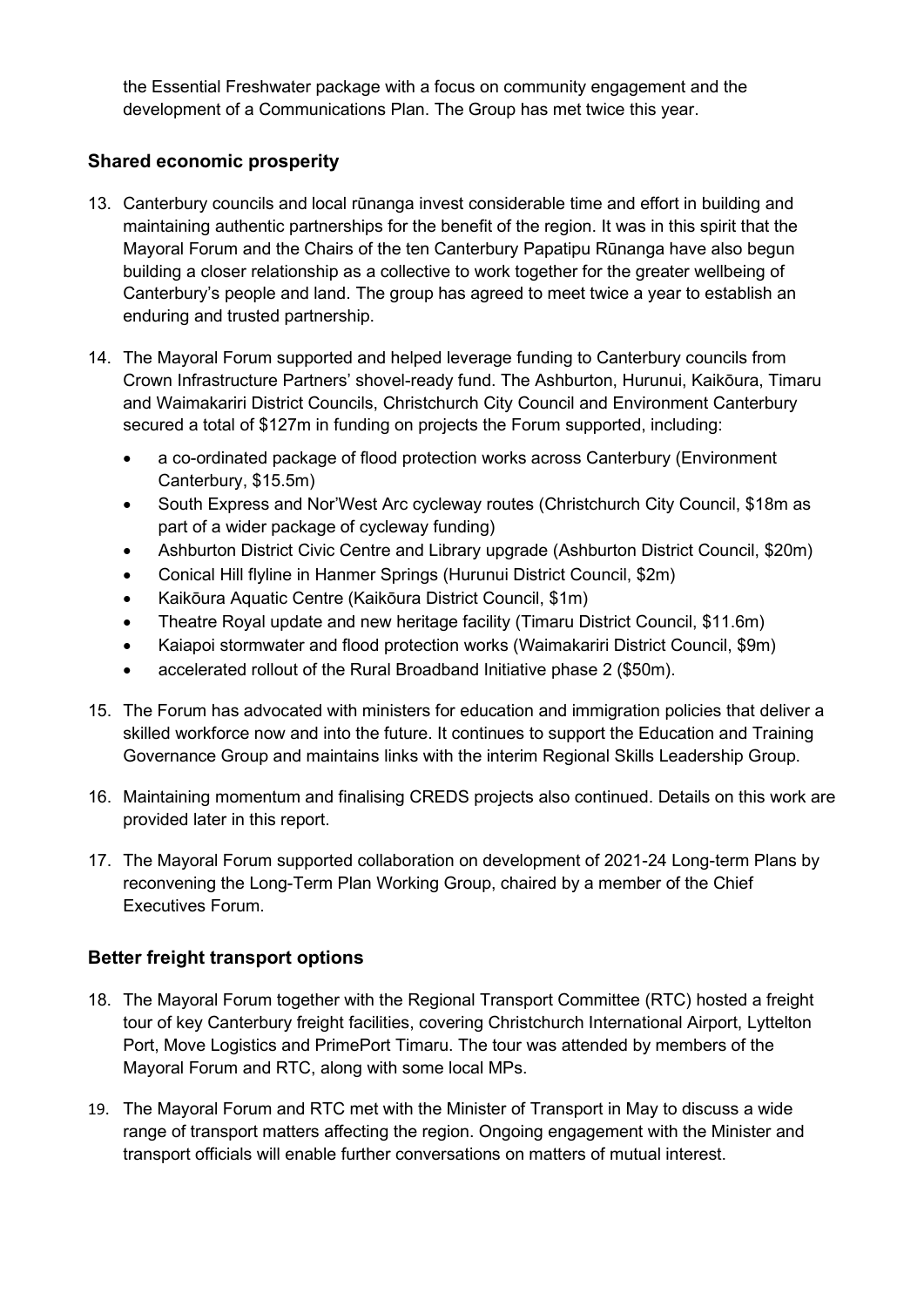20. The Mayoral Forum has supported advocacy by the RTC to have greater engagement with KiwiRail, including advocating for KiwiRail to have a seat at the RTC table.

### **Climate change mitigation and adaptation**

- 21. The regional Climate Change Working Group established by the Chief Executives Forum in 2017 and the Climate Change Steering Group established by the Mayoral Forum in 2019 continue to address climate change adaptation for Canterbury.
- 22. The Steering Group established a group of Canterbury climate change councillors to ensure ongoing connections across the region on climate matters. The Group meets twice yearly, and includes presentations from guest speakers, including the Climate Change Commission.
- 23. The Steering Group has ensured the Mayoral Forum has a strong voice with central government on climate change matters, including coordinating regional submissions on government-led climate initiatives. The Mayoral Forum led the launch of the 'It's Time, Canterbury' climate change engagement campaign in May.
- 24. The Steering Group has also maintained a watching brief on the Mayoral Forum's initiative to complete a detailed regional climate change risk assessment, providing advice and guidance throughout the process. The finalised risk assessment reports will be presented to the Mayoral Forum in November.

### **Three Waters services**

- 25. In light of the Government's three waters reform agenda, the Mayoral Forum convened a Three Waters Steering Group to oversee the delivery of the Canterbury Three Waters Service Delivery Review project. This project was undertaken in partnership with Ngāi Tahu. The project was undertaken to understand the probable impacts of the government's three waters reform on Canterbury councils. The Three Waters Service Delivery Review project was completed in May 2021.
- 26. Mayoral Forum collaboration with papatipu rūnanga and other councils on the path forward for three waters service delivery will continue into the second half of the local government term as the reform programme progresses.

# **Canterbury Regional Economic Development Strategy (CREDS)**

- 27. The Canterbury Regional Economic Development Strategy (CREDS) was introduced in August 2015 and established a number of initiatives for the Mayoral Forum. Delivery of projects initiated under the CREDS continued into the current local government term.
- 28. The following projects are complete:
	- mapping of Canterbury's state highways for mobile blackspots, with the top ten mobile blackspots agreed by stakeholders from Canterbury councils and emergency management agencies, and advocacy undertaken to resolve these gaps
	- with the agreement of all South Island Mayors and Chairs, a South Island Destination Management Plan for sustainable tourism was developed, with support from the Ministry of Business, Innovation and Employment (MBIE), the Department of Conservation, the New Zealand Transport Agency (NZTA) and Tourism New Zealand. COVID-19 interrupted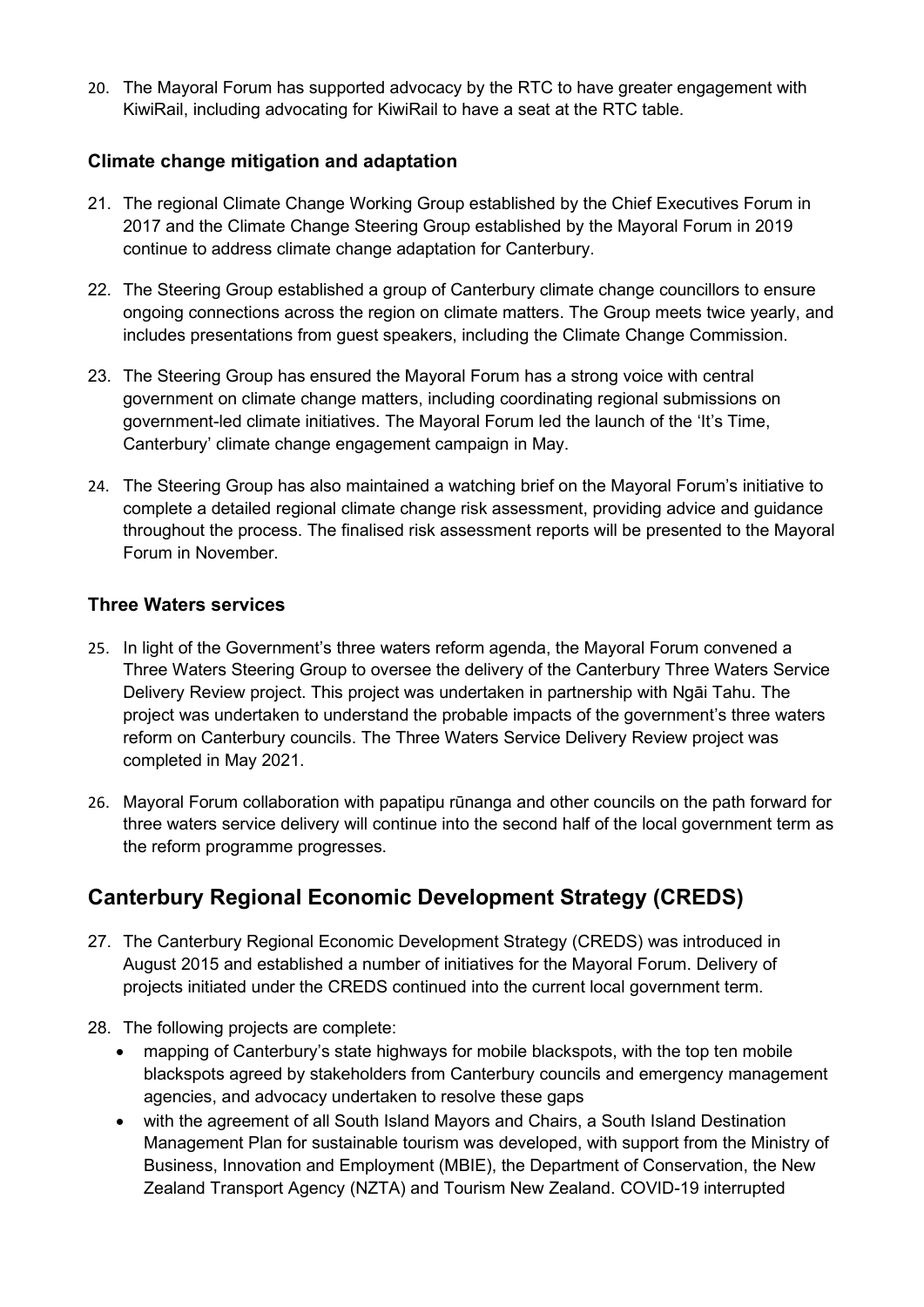progress with the Plan, though work on an appropriate approach to sustainable tourism continues.

- ChristchurchNZ along with the University of Canterbury and Lincoln University will continue to resource a more specific Job Ready programme over the next two years that will mentor international student graduates into jobs. A work integrated learning model programme is being developed which will eventually replace Job Ready.
- 29. Following the establishment of Aoraki Development's My Next Move youth transitions programme in South Canterbury, the programme is being adapted for other regions, and has received Ministry of Social Development funding for the next two years.
- 30. ChristchurchNZ and the University of Canterbury are delivering a multi-year project to boost value-added production focused on food, fibre and agritech and high-value manufacturing. This includes exploration of industry 'clusters' that exist and exploring how best to support and grow them; facilitating industry events, including the Food and Fibre Challenge, which saw over 50 high-quality entries, many of whom are now being mentored to grow their businesses; and the production of industry roadmaps that will support new businesses in finding the right pathways to market. The project is due to complete by mid-2022.

# **COVID-19 response**

- 31. The Mayoral Forum increased its meeting frequency during the March/April 2020 COVID-19 lockdown to ensure members could stay across developing regional issues.
- 32. The Forum identified the need for high-level oversight of COVID-19 readiness, response, recovery and renewal and a mechanism for communication between central and local government in Canterbury. This resulted in the formation of a Canterbury COVID-19 Oversight Group, co-chaired by the Chair of the Chief Executives Forum.
- 33. The Mayoral Forum also took the following actions in response to the impact of COVID-19 on the Canterbury region since March 2020:
	- set up a shared workspace for Canterbury communications managers to coordinate and align communications in the region
	- advocated strongly for councils in regard to the timing of annual plans and LTPs, and implications for audit, rates and council finances
	- advocated for mayors to receive confidential pre-release information on virus cases in their regions to avoid TAs finding out details though the media
	- advocated for an accelerated roll-out of the Rural Broadband Initiative phase 2, and for progressing the Woodend bypass on State Highway 1 with central government
	- advocated for rural communities on extensions to essential business categories
	- provided general letters of support for employees at some Canterbury businesses, as well as letters of support for Entrada Travel Group and Sounds Air for financial aid/loans from central government
	- advocated for the plight of migrant workers with work visas who are unable to (re-)enter the country, and the resulting impact on economic recovery
	- advocated for fair phasing and prioritisation of Essential Freshwater reform implementation in Canterbury
	- supported the establishment of an interim Regional Skills Leadership group, co-chaired by the Chair of the Chief Executives Forum.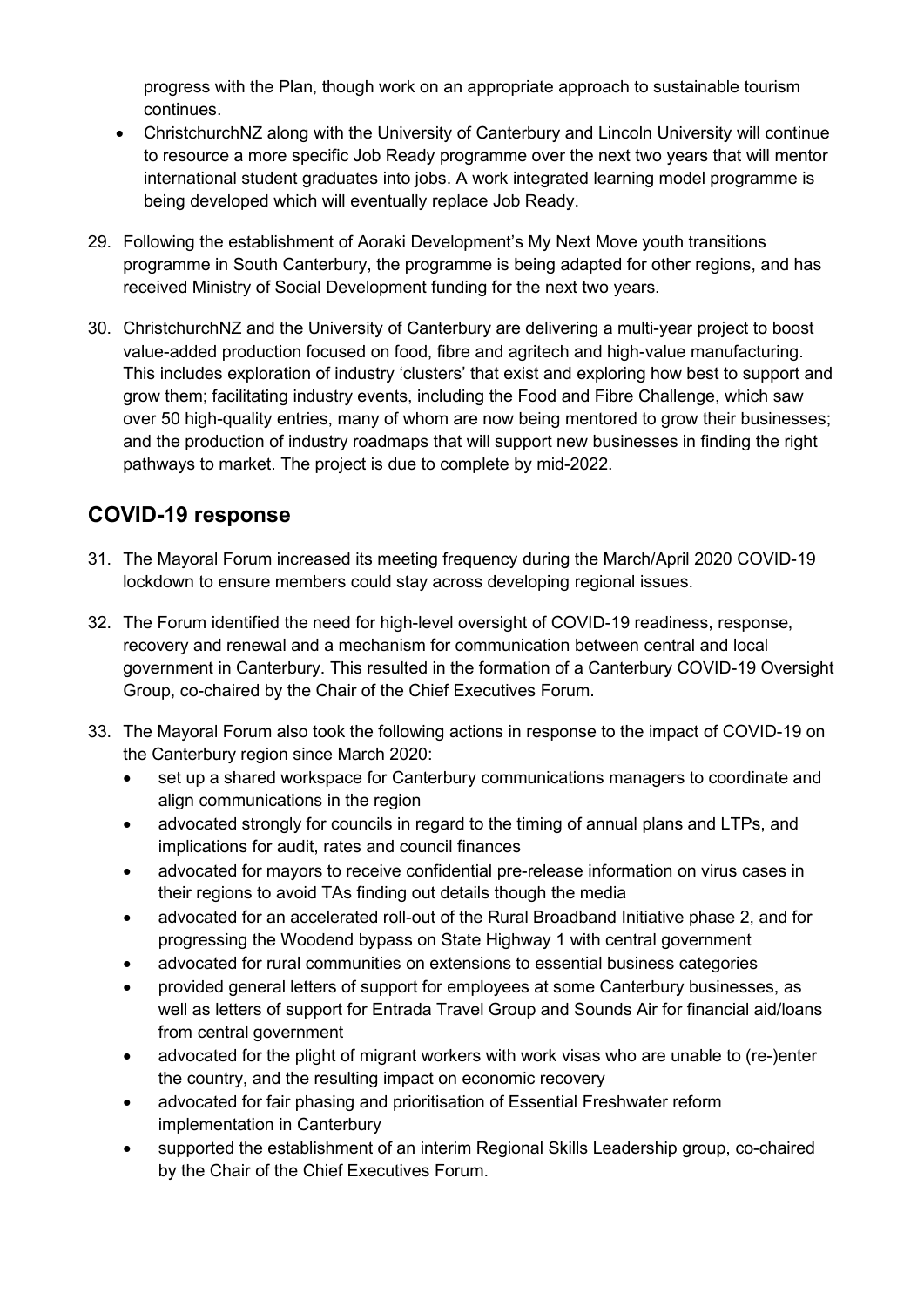## **Other initiatives**

- 34. The following initiatives, identified in the previous local government term, are "business as usual" for the regional forums reporting through to the Mayoral Forum:
	- health and safety collaboration
	- collaboration on stormwater management planning and consenting
	- co-ordination of natural hazard risk management
	- continuing to build on the Canterbury Maps shared service
	- collaboration in procurement and contract management
	- contaminated land shared services
	- regional economic development indicators monitoring
	- regional leadership and support for strategic information and records management
	- building control and regulatory co-ordination
	- collaborative resource management planning and decision-making.

## **Standing together for Canterbury**

- 35. The Canterbury Policy Forum monitors central government policy and regulatory initiatives impacting on Canterbury and co-ordinates the development of regional submissions. Joint advocacy ('one strong voice for Canterbury') has been a strength of the Mayoral Forum.
- 36. The following table summarises Mayoral Forum engagement and advocacy since local body elections in October 2019.

| <b>Date</b> | <b>Audience</b>                                                                                                     | <b>Subject</b>                                                                                    |
|-------------|---------------------------------------------------------------------------------------------------------------------|---------------------------------------------------------------------------------------------------|
| Oct 2019    | Ministry for the Environment                                                                                        | Submission on Action for Healthy<br>Waterways discussion document                                 |
| Dec 2019    | New Zealand Institute of Skills and<br>Technology (NZIST)                                                           | Letter of support for Otautahi/Christchurch<br>as permanent location of the NZIST<br>headquarters |
| Feb 2020    | <b>Resource Management Review</b><br>Panel                                                                          | Submission on Transforming the Resource<br>Management System: Issues and Options<br>Paper         |
| Feb 2020    | Minister for Greater Christchurch<br>Regeneration, Energy and<br>Resources, and Research, Science<br>and Innovation | Spoke at Mayoral Forum dinner                                                                     |
| Mar 2020    | <b>Canterbury Museum</b>                                                                                            | Letter of support for Canterbury Museum's<br>redevelopment project                                |
| Mar 2020    | Ministry for the Environment                                                                                        | Submission on Proposed National<br>Environment Standard for the outdoor<br>storage of tyres       |
| Mar 2020    | Canterbury Joint Waste Committee                                                                                    | Letter on Amberley tyre pile clean up                                                             |
| Mar 2020    | Waste Minimisation Fund /<br><b>Contaminated Sites Remediation</b><br>Fund, Ministry for the Environment            | Support for application from Accountability<br>Action for Amberley tyre pile clean up             |
| Mar 2020    | Minister of Transport                                                                                               | Support for funding application: Upper<br>Orari Bridge (SH79) two laning                          |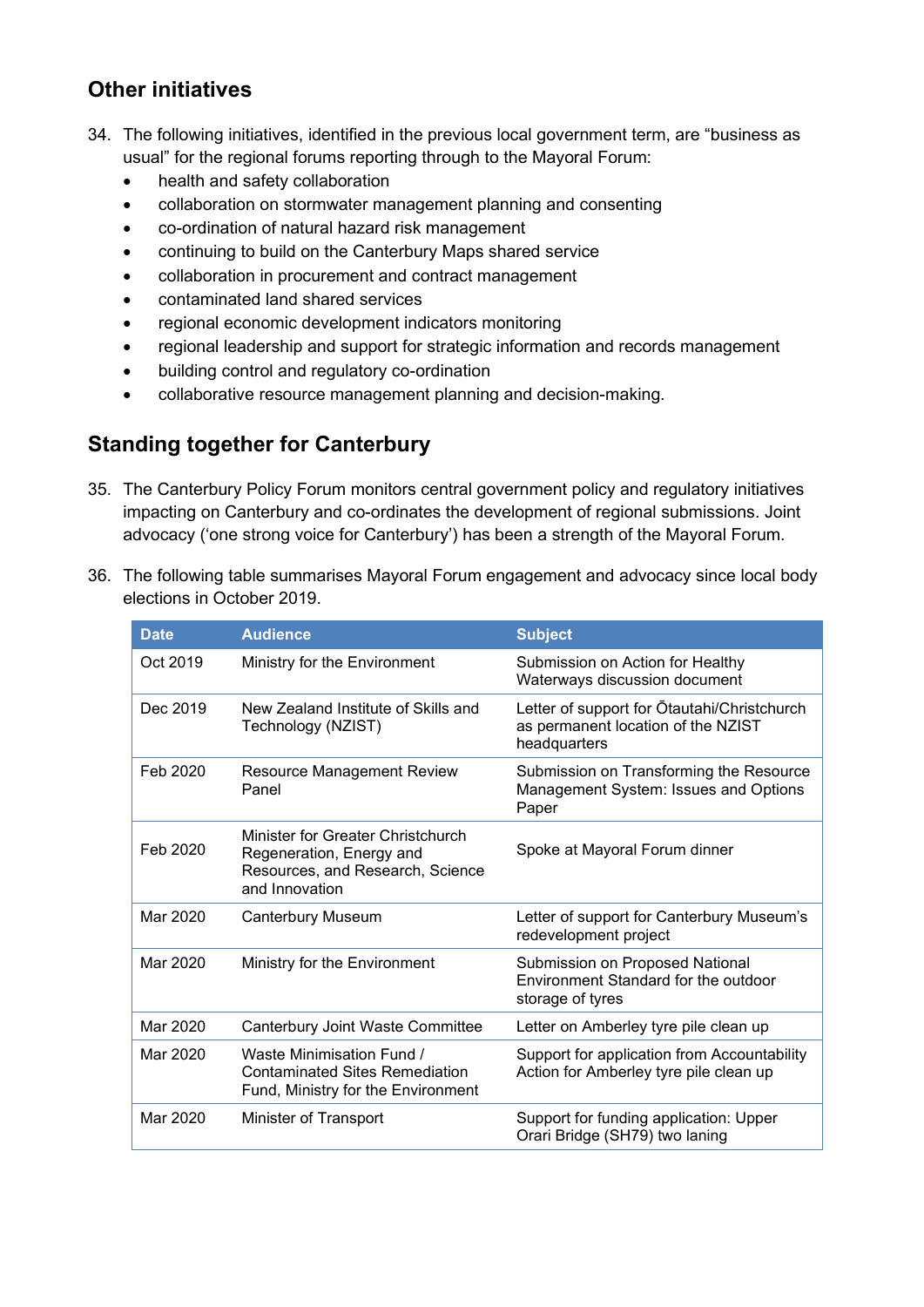| <b>Date</b>     | <b>Audience</b>                                                                                                    | <b>Subject</b>                                                                                                                                                                                                                                                                                                                                                                                |
|-----------------|--------------------------------------------------------------------------------------------------------------------|-----------------------------------------------------------------------------------------------------------------------------------------------------------------------------------------------------------------------------------------------------------------------------------------------------------------------------------------------------------------------------------------------|
| Apr 2020        | <b>Crown Infrastructure Partners</b>                                                                               | Letters of support for applications to the<br>shovel-ready fund for Christchurch City<br>Council, Environment Canterbury and<br>Ashburton, Hurunui, Kaikōura, Selwyn,<br>Timaru, and Waimakariri District Councils,<br>as well as the Wheels for Waipara<br>cycleway project, the Woodend bypass,<br>SH1, and support for an accelerated rollout<br>of the Rural Broadband Initiative phase 2 |
| Apr 2020        | Minister for the Environment, Minister<br>of Agriculture                                                           | Letter about the implementation of<br><b>Essential Freshwater package</b>                                                                                                                                                                                                                                                                                                                     |
| May 2020        | <b>Entrada Travel Group</b>                                                                                        | Letter of support for Entrada Travel Group<br>as an essential service                                                                                                                                                                                                                                                                                                                         |
| May 2020        | Sounds Air                                                                                                         | Letter of support for Sounds Air as an<br>essential service                                                                                                                                                                                                                                                                                                                                   |
| May 2020        | Leader of the National Party                                                                                       | Congratulations on appointment and<br>invitation to Mayoral Forum dinner                                                                                                                                                                                                                                                                                                                      |
| Jun 2020        | Minister of Immigration                                                                                            | Letter about the return of essential dairy<br>workers to New Zealand                                                                                                                                                                                                                                                                                                                          |
| Jun 2020        | Chair of the Climate Change<br>Commission                                                                          | Informal discussion of the work of the<br><b>Climate Change Commission</b>                                                                                                                                                                                                                                                                                                                    |
| <b>Jul 2020</b> | Kaiwhakahaere, Ngāi Tahu                                                                                           | Mayoral Forum engagement with papatipu<br>rūnanga                                                                                                                                                                                                                                                                                                                                             |
| <b>Jul 2020</b> | Minister for Infrastructure; Minister for<br>Regional Economic Development                                         | Letter about shovel-ready projects and<br>COVID-19 recovery                                                                                                                                                                                                                                                                                                                                   |
| Aug 2020        | Greater Christchurch Group,<br>Department of Prime Minister and<br>Cabinet                                         | Letter about S.71 proposal: Commercial<br>film/video production facilities in<br>Christchurch                                                                                                                                                                                                                                                                                                 |
| Sep 2020        | Minister of Conservation, Minister for<br>Land Information, Associate Minister<br>for the Environment              | Attended Mayoral Forum.                                                                                                                                                                                                                                                                                                                                                                       |
| Sep 2020        | Minister of Internal Affairs                                                                                       | Letter about the future of tourism and<br>freedom camping                                                                                                                                                                                                                                                                                                                                     |
| Sep 2020        | Minister of Local Government; Chair<br>Joint Three Waters Steering<br>Committee, Department of Internal<br>Affairs | Letter about Three Waters reform: regional<br>allocation Canterbury                                                                                                                                                                                                                                                                                                                           |
| Sep 2020        | Minister of Health                                                                                                 | Letter about Canterbury District Health<br><b>Board</b>                                                                                                                                                                                                                                                                                                                                       |
| Oct 2020        | Kaiwhakahaere, Ngāi Tahu                                                                                           | Letter about Mayoral Forum engagement<br>with papatipu rūnanga                                                                                                                                                                                                                                                                                                                                |
| Nov 2020        | Electorate and list MPs in Canterbury                                                                              | Briefing letters introducing the Mayoral<br>Forum, its work and priorities; lunch with<br>the Mayoral Forum                                                                                                                                                                                                                                                                                   |
| Dec 2020        | <b>Incoming Ministers</b>                                                                                          | Briefing letters introducing the Mayoral<br>Forum, its work and priorities, and request<br>to meet with the Mayoral Forum                                                                                                                                                                                                                                                                     |
| Feb 2021        | Minister of Local Government                                                                                       | Letter about Three Waters Reform<br>consultation                                                                                                                                                                                                                                                                                                                                              |
| Feb 2021        | Electorate and list MPs in Canterbury                                                                              | Invitation on freight tour (a couple<br>attended).                                                                                                                                                                                                                                                                                                                                            |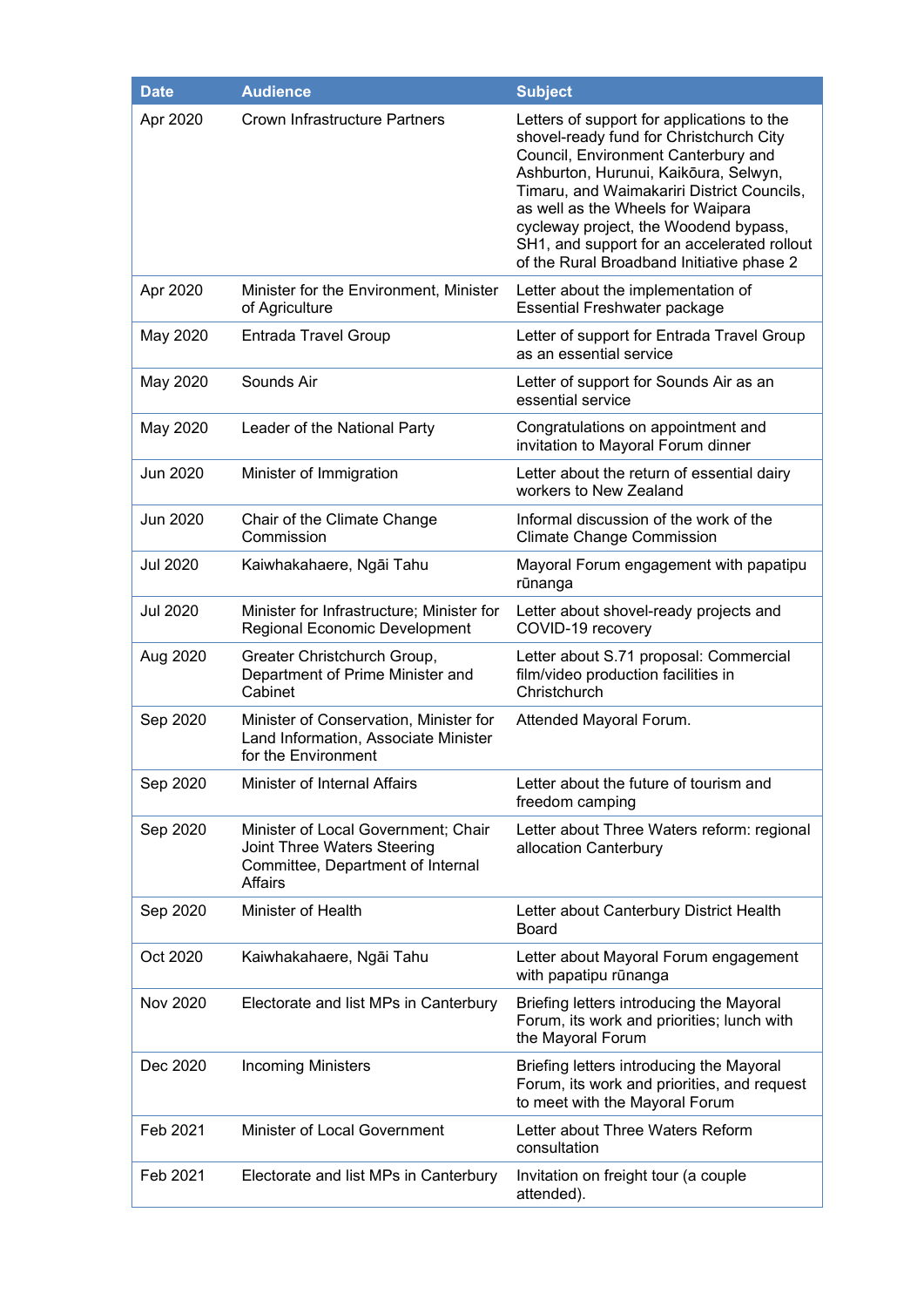| <b>Date</b> | <b>Audience</b>                                                                 | <b>Subject</b>                                                                                                                                                                                   |
|-------------|---------------------------------------------------------------------------------|--------------------------------------------------------------------------------------------------------------------------------------------------------------------------------------------------|
| Mar 2021    | <b>Health Select Committee</b>                                                  | Submission on the Water Services Bill                                                                                                                                                            |
| Mar 2021    | <b>Climate Change Commission</b>                                                | Submission on the Climate Change<br>Commission's draft advice package to the<br>Government                                                                                                       |
| May 2021    | <b>MBIE</b>                                                                     | Submission on the Government's freedom<br>camping discussion document                                                                                                                            |
| May 2021    | <b>MfE</b>                                                                      | Submission on proposed National Direction<br>for industrial greenhouse gases                                                                                                                     |
| May 2021    | Ministry of Transport                                                           | Joint submission with Regional Transport<br>Committee on Hīkina te Kohupara<br>discussion document (transport emissions)                                                                         |
| May 2021    | Ministers, Crown Infrastructure<br>Partners and telecommunications<br>companies | Advocacy letters seeking action on mobile<br>blackspot areas on Canterbury state<br>highways                                                                                                     |
| May 2021    | Minister of Transport                                                           | Letter about integrated transport in<br>Canterbury, Hīkina te Kohupara - Kia<br>mauri ora ai te iwi - Transport Emissions:<br>pathways to Net Zero by 2050, integrated<br>freight in Canterbury. |
| May 2021    | Minister of Housing; Research &<br>Innovation; Energy & Resources               | Meeting to discuss spatial planning, social<br>housing, innovation and economic<br>performance, and rural doctors.                                                                               |
| Jun 2021    | Infrastructure Commission                                                       | Submission on draft 30-year infrastructure<br>strategy                                                                                                                                           |
| Jun 2021    | Waka Kotahi; Minister of Transport                                              | Advocacy letter on Waka Kotahi's NLTP<br>funding                                                                                                                                                 |
| Jun 2021    | Minister for Emergency Management                                               | Advocacy letters on Canterbury flooding<br>and funding                                                                                                                                           |
| Jul 2021    | Minister of Health                                                              | Advocacy letter on ambulance funding                                                                                                                                                             |
| Aug 2021    | Ministry for the Environment                                                    | Submission on the draft Natural and Built<br>Environments Bill exposure draft                                                                                                                    |